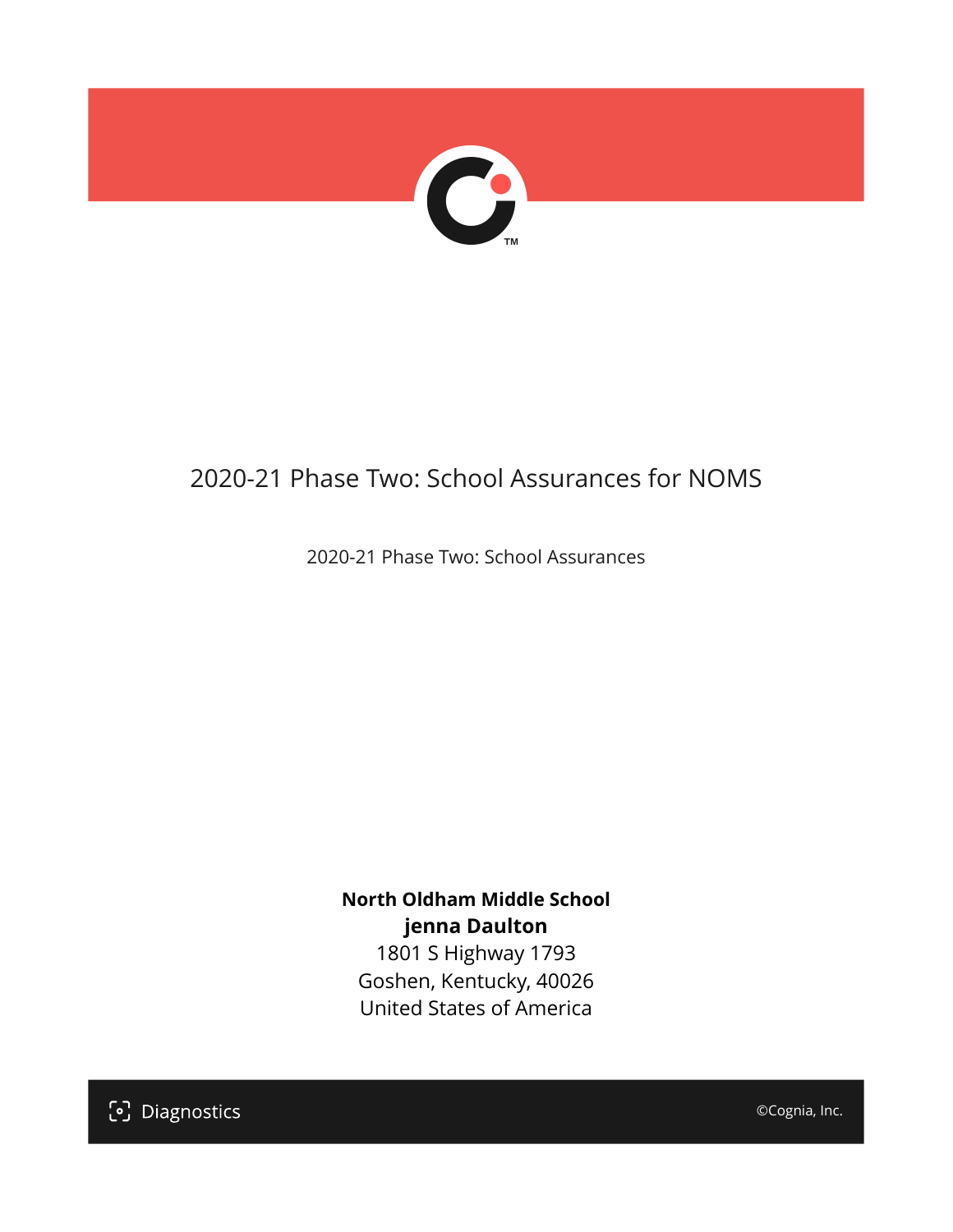#### **Table of Contents**

| 2020-21 Phase Two: School Assurances                    |  |
|---------------------------------------------------------|--|
| Introduction                                            |  |
| <b>Teacher Performance</b>                              |  |
| Title I Schoolwide Programs                             |  |
| Title I Targeted Assistance School Programs             |  |
| Schools Identified for Targeted Support and Improvement |  |
| All School Programs                                     |  |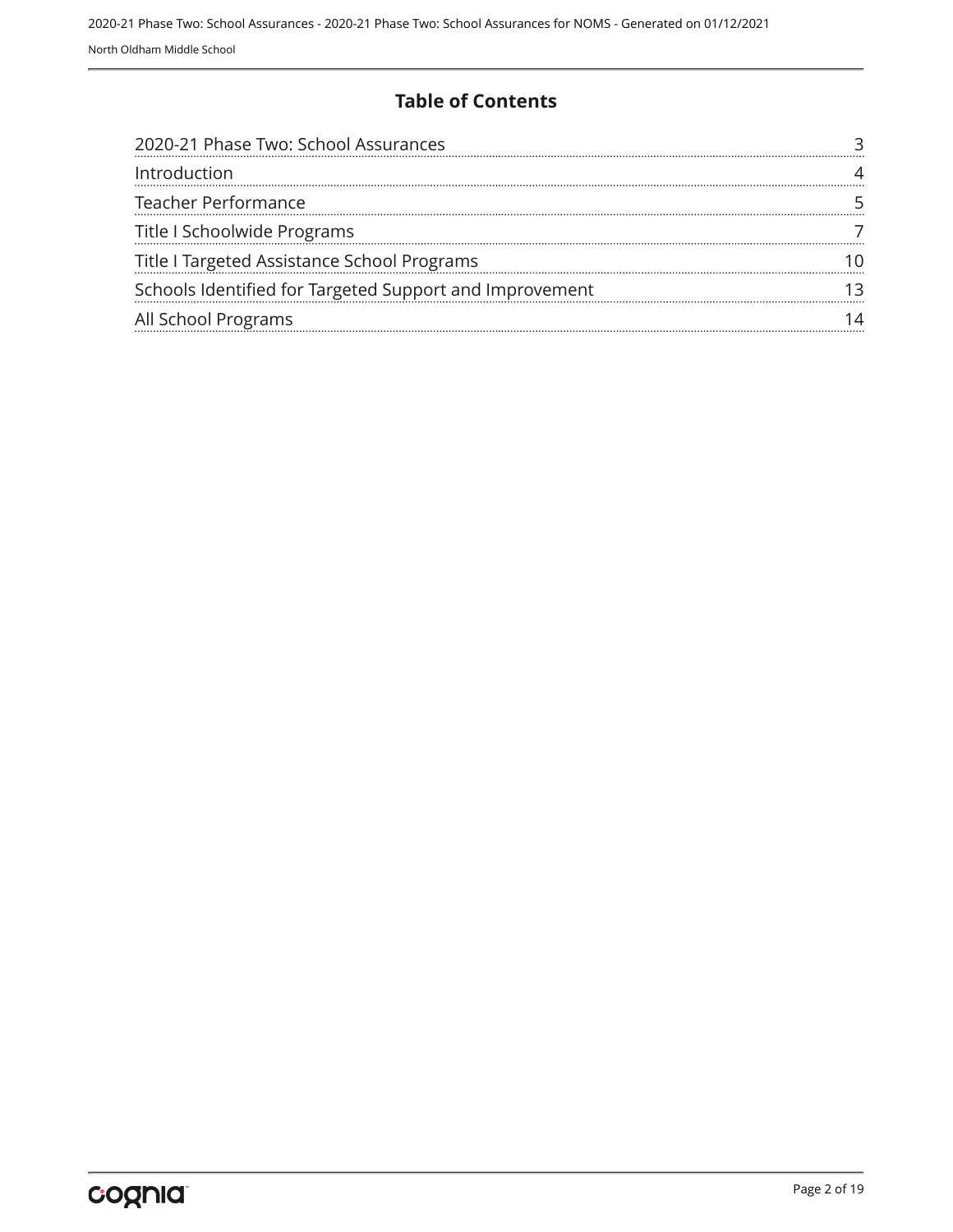## <span id="page-2-0"></span>**2020-21 Phase Two: School Assurances**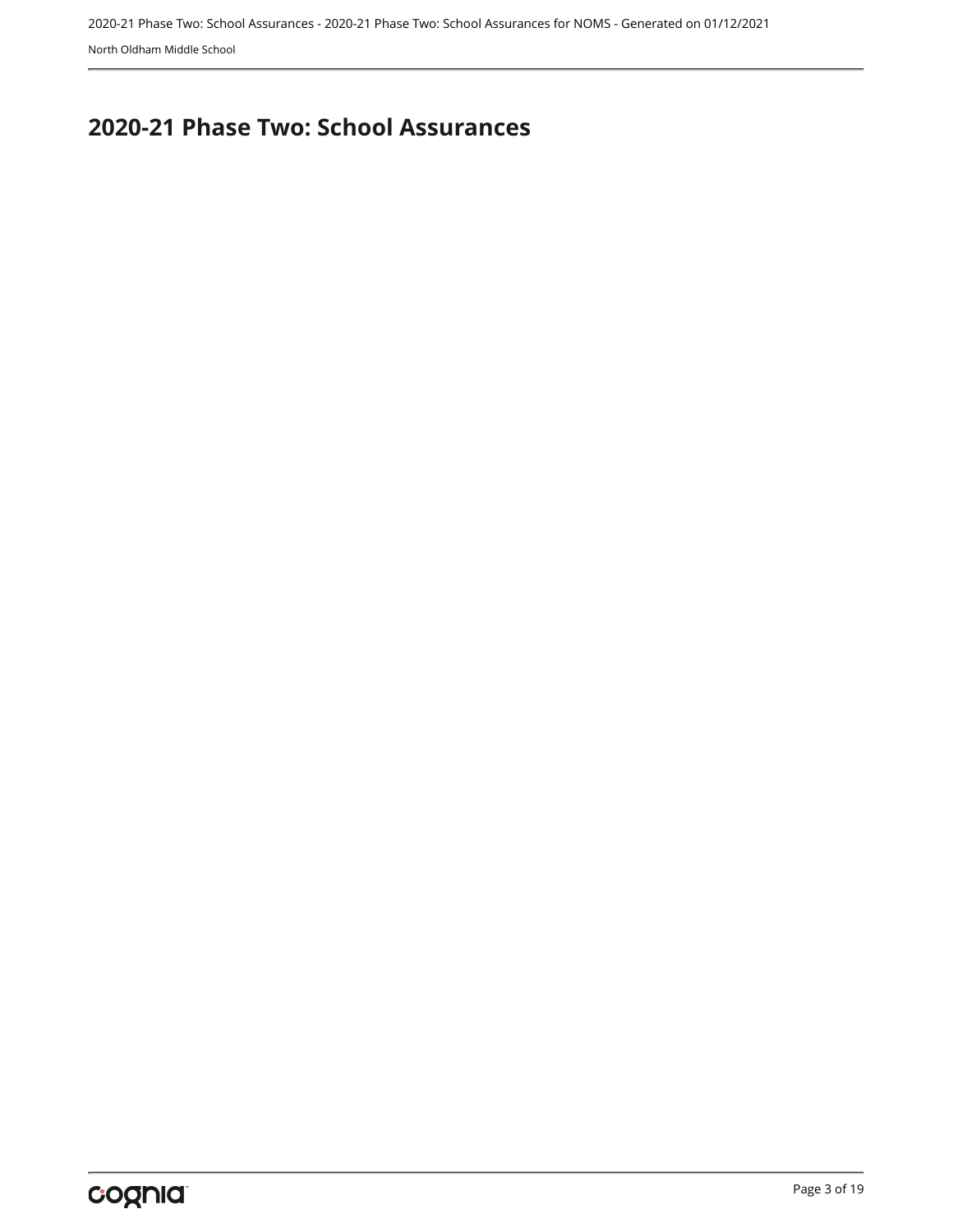2020-21 Phase Two: School Assurances - 2020-21 Phase Two: School Assurances for NOMS - Generated on 01/12/2021 North Oldham Middle School

## <span id="page-3-0"></span>**Introduction**

Assurances are a required component of the improvement planning process (703 KAR 5:225). Please read each assurance carefully and indicate whether your school complies by selecting the appropriate response (Yes, No or N/A). If you wish to provide further information or clarify your response, space for comments is provided. Comments are optional. You may upload any supporting documentation as needed.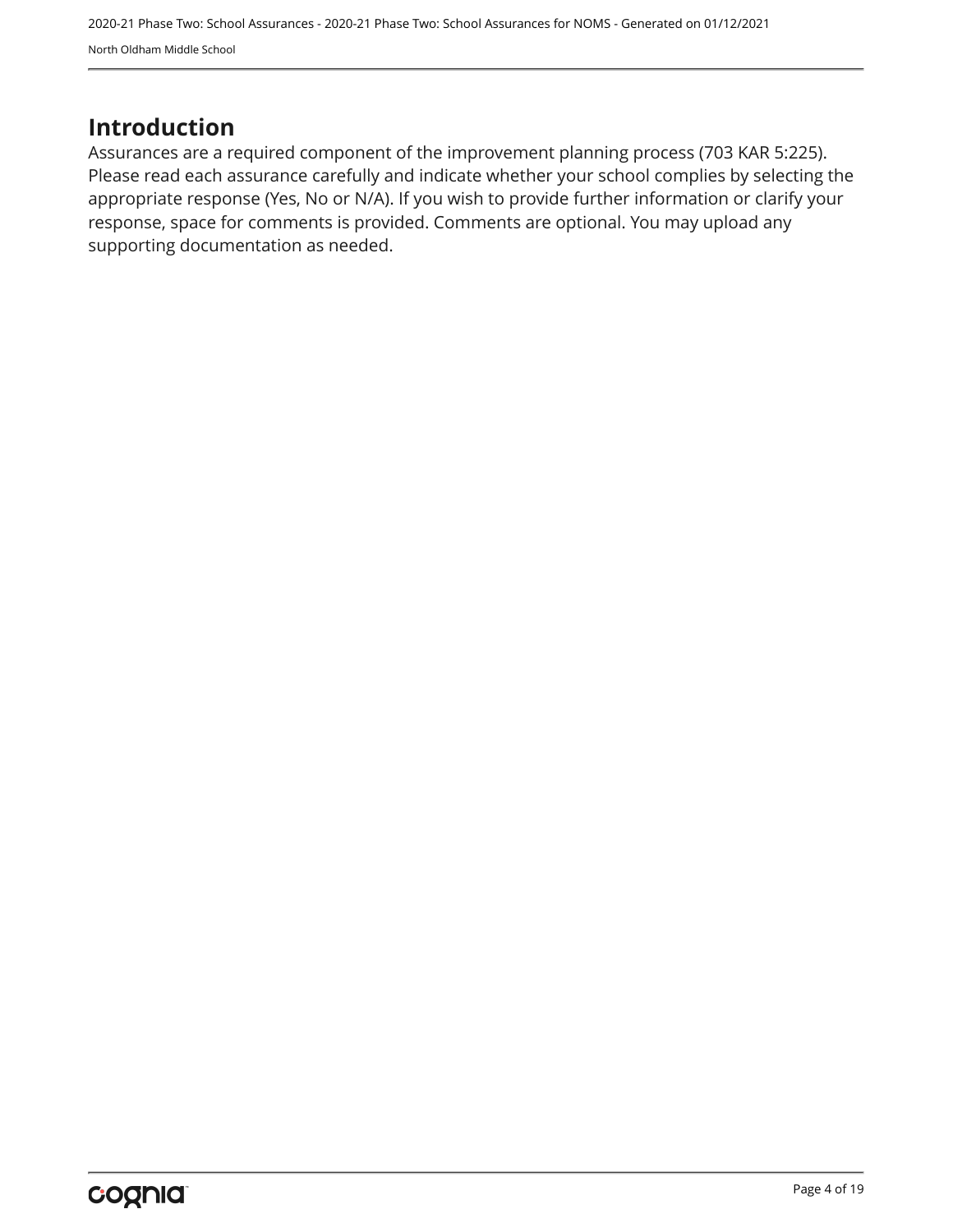## <span id="page-4-0"></span>**Teacher Performance**

1. The KDE focuses on promoting equitable access to effective educators for all students, including minority students, those experiencing poverty, English learners and students with disabilities. Therefore, all districts and schools are charged with ensuring equitable access to experienced and effective educators. The Every Student Succeeds Act (ESSA) requires each school to report data regarding ineffective teachers. An ineffective teacher receives a summative effectiveness rating of "ineffective" as determined through the local performance evaluation system that meets the requirement established by KRS 156.557. An ineffective teacher consistently fails to meet expectations as determined by a trained evaluator, in competencies identified as the performance criteria in the Kentucky Framework for Teaching.

Due to the passage of Senate Bill 1 (2017), the measure and method for collecting teacher and leader effectiveness data was adjusted to fulfill the state law regarding district reporting and data collection. Number of students taught by ineffective teachers is self-reported by each school, in aggregate, by subpopulation. Names of ineffective teachers are not provided/collected.

Responses to this assurance will be collected in the [Kentucky Equitable Access to](https://www.surveymonkey.com/r/PNPMCCV) **[Effective Educators Survey](https://www.surveymonkey.com/r/PNPMCCV).** Responses to each survey question should be based on data from the 2019-20 school year. This survey collects data on ineffective teachers only. Data on inexperienced and out-of-field teachers is collected using the EPSB identification number provided in Infinite Campus. Please be sure all teachers have an EPSB number on file.

Once you have completed the survey, return to the 2020-21 Phase Two: School Assurances diagnostic to certify that your school has completed the survey and to complete the remaining assurances on the diagnostic.

**I certify this school has accurately completed the [Kentucky Equitable Access to](https://www.surveymonkey.com/r/PNPMCCV) [Effective Educators Survey](https://www.surveymonkey.com/r/PNPMCCV) by opening the survey link, entering all requested information, and submitting the completed survey as directed. I also certify that all certified staff members have an EPSB number entered in Infinite Campus.**

 **Yes** No N/A **COMMENTS**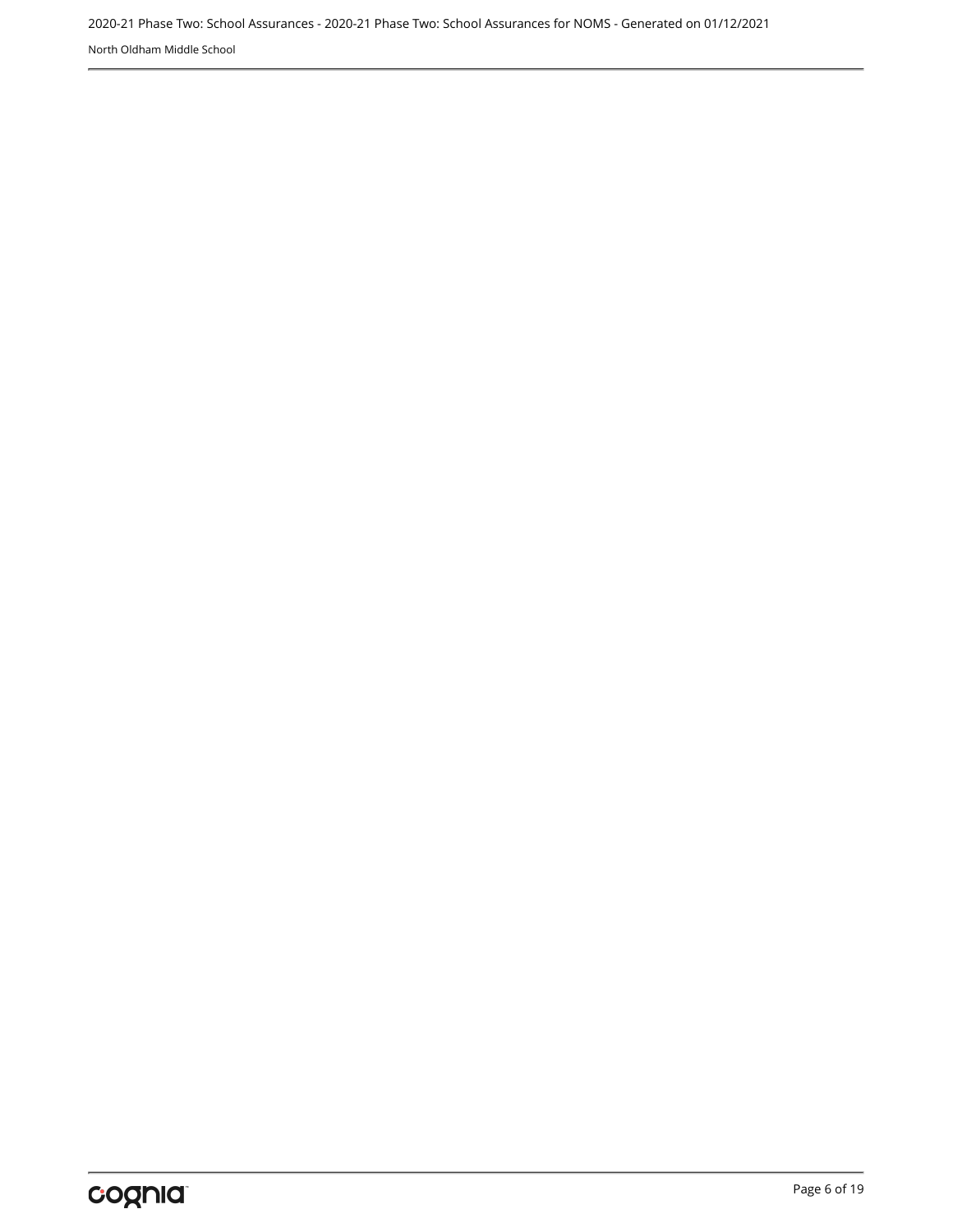## <span id="page-6-0"></span>**Title I Schoolwide Programs**

2. If the school is implementing a schoolwide program, the school developed a comprehensive plan during a 1-year period or qualifies for an exception under Section 1114(b)(1) of the Every Student Succeeds Act (ESSA).

 Yes o No  **N/A COMMENTS**

3. If the school is implementing a schoolwide program, the school developed a comprehensive plan with the involvement of parents and other members of the community to be served as well as individuals who will carry out such plan (e.g. teachers, administrators, classified staff, etc.) as required by Section 1114(b)(2) of ESSA.

 Yes No  **N/A COMMENTS**

4. If the school is implementing a schoolwide program, the school developed a comprehensive plan that will remain in effect for the duration of the school's participation under Title I, Part A of ESSA as required by Section 1114(b)(3) of ESSA.

 Yes No  **N/A COMMENTS**

5. If the school is implementing a schoolwide program, the school developed a comprehensive plan that is available to district leadership, parents, and the public and in an understandable and uniform format as required by Section 1114(b)(4) of ESSA.

 Yes o No

cognia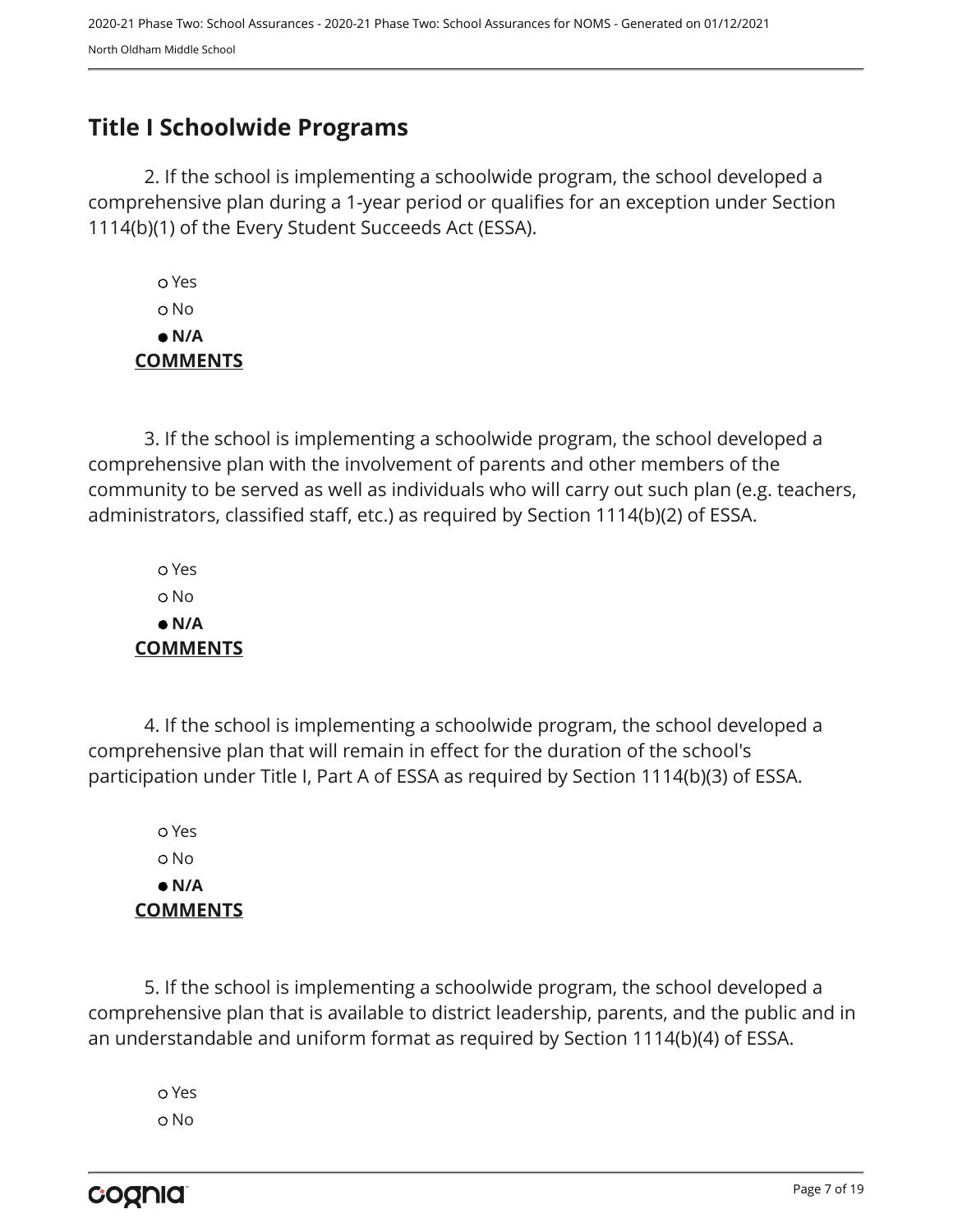#### **N/A COMMENTS**

6. If the school is implementing a schoolwide program, the school developed a comprehensive plan that, to the extent appropriate and applicable, coordinates with other federal, state, and local programs, including but not limited to the implementation of improvement activities in schools identified for comprehensive or targeted support and improvement, as required by Section 1114(b)(5) of ESSA.

 Yes No  **N/A COMMENTS**

7. If the school is implementing a schoolwide program, the school developed a comprehensive plan that is based on a comprehensive needs assessment, which included a review of academic achievement data, and includes, among other items, a description of the strategies the school will implement to address school needs as required by Section 1114(b)(6) of ESSA. The comprehensive needs assessment was developed with the participation of individuals who will carry out the schoolwide program plan, and the school documents how it conducted the needs assessment, the results it obtained, and the conclusions it drew from those results, as required by 34 Code of Federal Regulations (CFR) 200.26.

 Yes o No  **N/A COMMENTS**

8. If the school is implementing a schoolwide program, the school developed, pursuant to Section 1114(b)(7), a comprehensive plan that includes a description of the strategies to be implemented to address school needs, including how such strategies: (1) provide opportunities for all children; (2) use methods and instructional strategies that strengthen the academic program in the school, increase learning time, and provide an enriched and accelerated curriculum; and, (3) address the needs of all children through, for example, the following activities: school-based mental health programs; a tiered model to prevent and address behavioral problems; professional development to

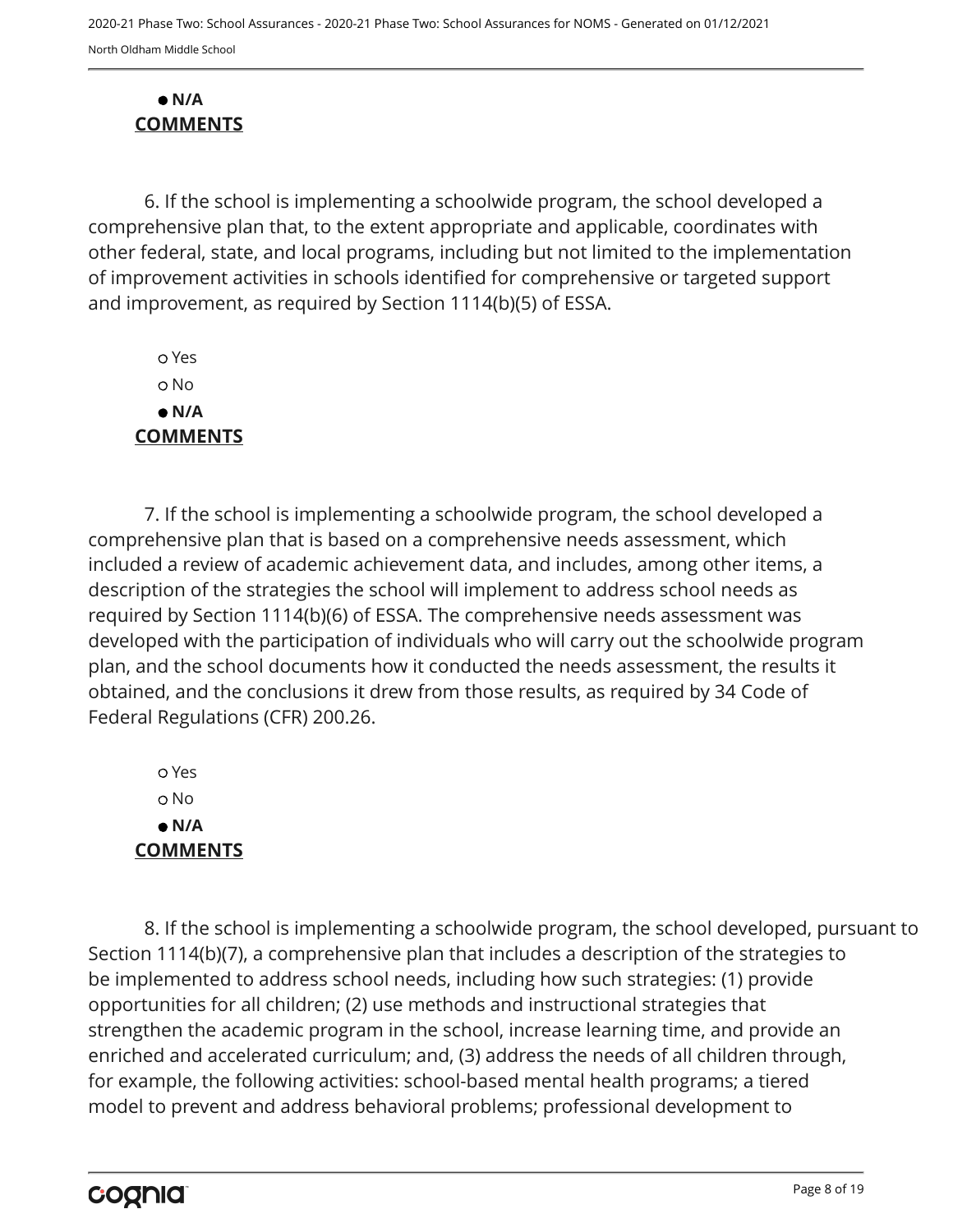2020-21 Phase Two: School Assurances - 2020-21 Phase Two: School Assurances for NOMS - Generated on 01/12/2021 North Oldham Middle School

improve instruction and use of data from academic assessments, and to recruit and retain effective teachers; and/or, strategies for assisting preschool children transition to local elementary school programs.

### Yes o No  **N/A COMMENTS**

9. The school regularly monitors the implementation and results achieved by the schoolwide program, using data from the State's annual assessments and other indicators of academic achievement. The school determines whether the schoolwide program has been effective in increasing the achievement of students in meeting the challenging State academic standards, particularly for those students who had been furthest from achieving the standards. The school revises the plan as necessary based on student needs and on the results of the regular monitoring, to ensure continuous improvement of students in the schoolwide program and to ensure that all students are provided opportunities to meet the challenging State academic standards, as required by Section 1114 (b)(3) of ESSA and 34 CFR 200.26.

 Yes o No  **N/A COMMENTS**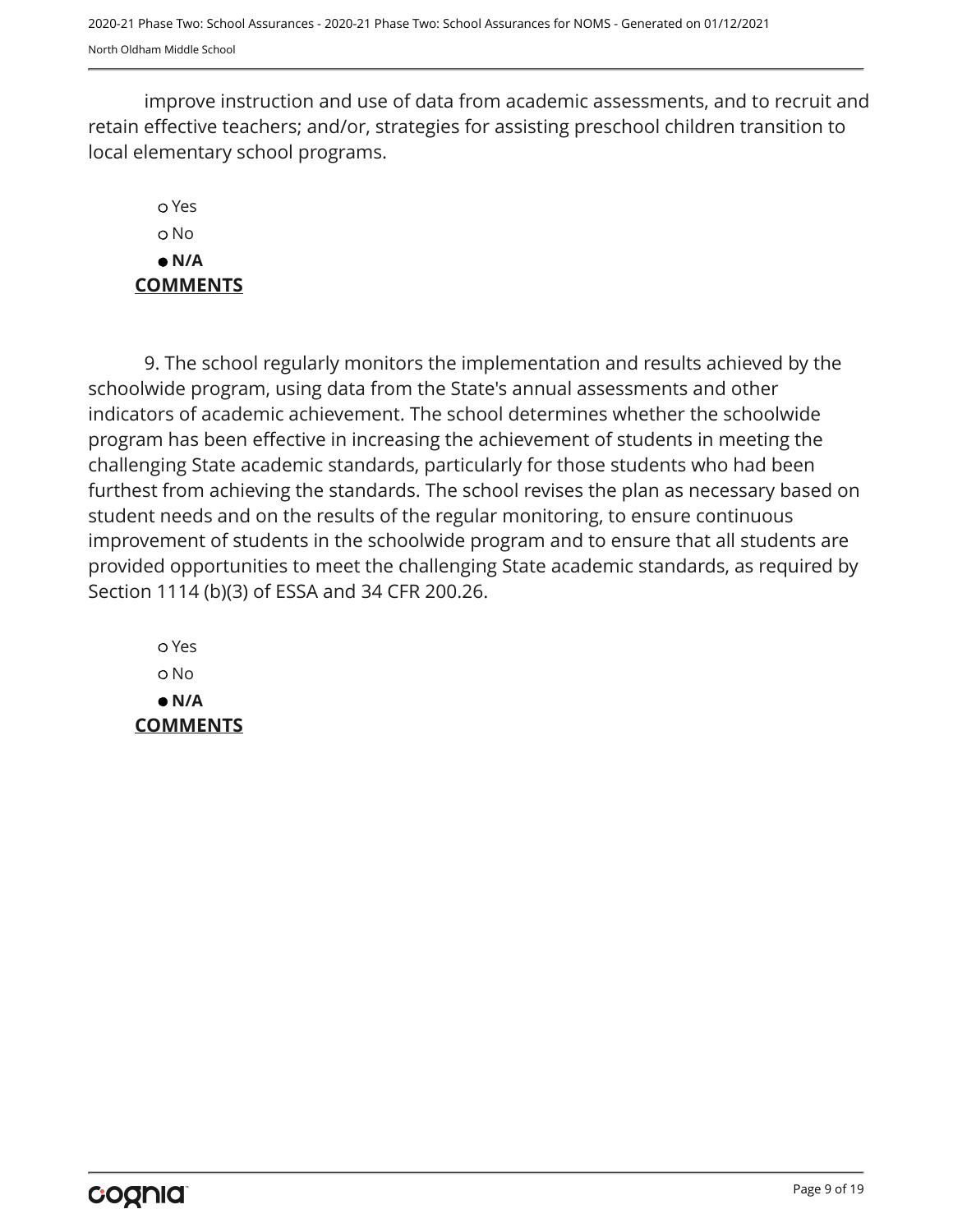## <span id="page-9-0"></span>**Title I Targeted Assistance School Programs**

10. If the school is implementing a targeted assistance school program, participating students are identified in accordance with Section 1115(c) and on the basis of multiple, educationally related, objective criteria.

 Yes o No  **N/A COMMENTS**

11. If the school is implementing a targeted assistance school program, the school serves participating students using resources under Title I, Part of ESSA to meet challenging state academic standards as required by Section 1115(b)(2)(A) of ESSA.

 Yes No  **N/A COMMENTS**

12. If the school is implementing a targeted assistance school program, the school serves, pursuant to Section 1115(b)(2)(B) of ESSA, participating students using methods and instructional strategies to strengthen the academic program of the school, which may include, for example, expanded learning time, summer programs, and/or a tiered model to prevent and address behavioral problems.

 Yes o No  **N/A COMMENTS**

13. If the school is implementing a targeted assistance school program, the school serves participating students by coordinating with and supporting the regular educational program as required by Section 1115(b)(2)(C) of ESSA.

Yes

cognia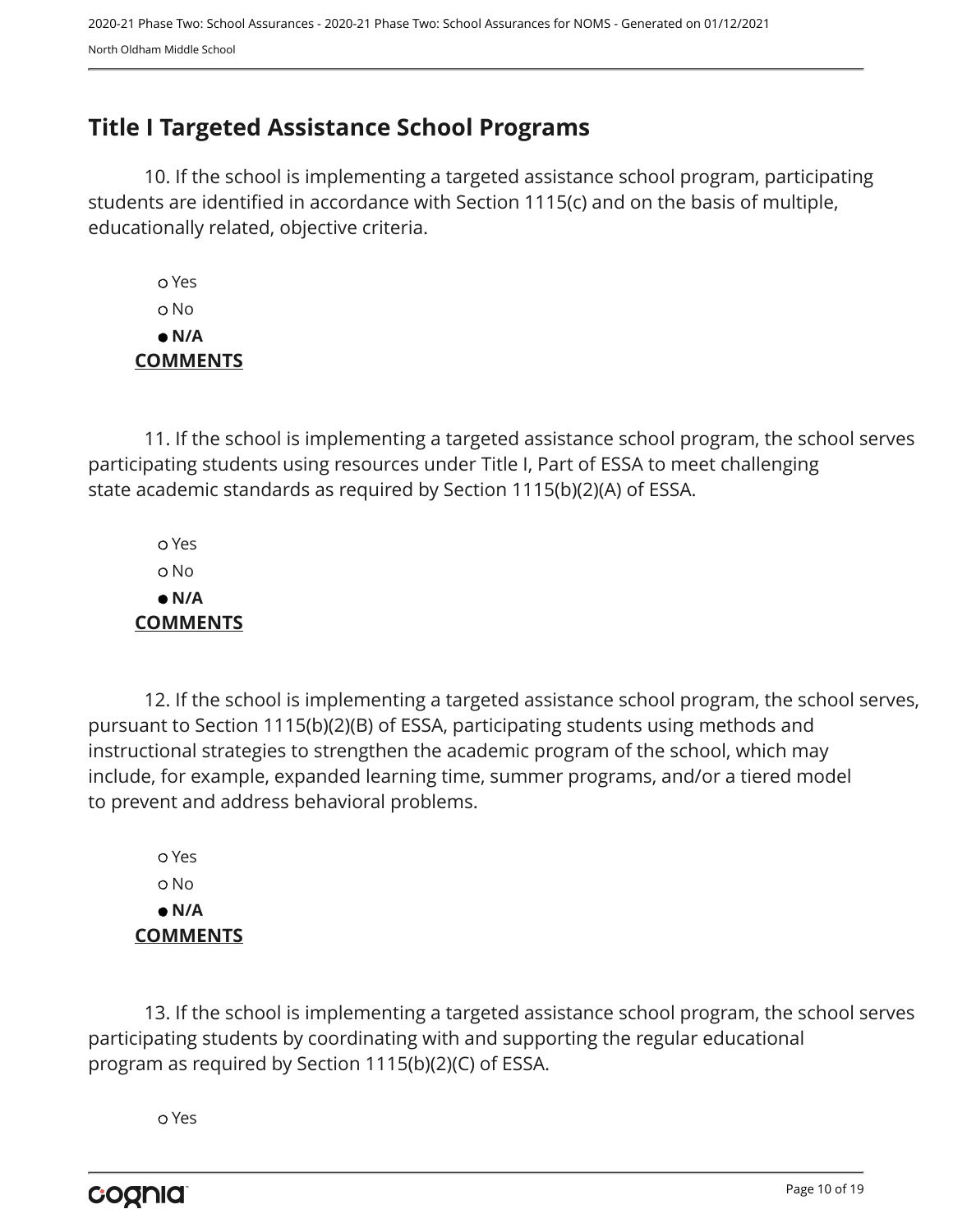No  **N/A COMMENTS**

14. If the school is implementing a targeted assistance school program, the school serves participating students by providing professional development to, for example, teachers, administrators, classified staff, and/or other school personnel who work with participating students as required by Section 1115(b)(2)(D) of ESSA.

 Yes No  **N/A COMMENTS**

15. If the school is implementing a targeted assistance school program, the school serves, pursuant to Section 1115(b)(2)(E) of ESSA, participating students by implementing strategies to increase the involvement of parents of participating students in accordance with Section 1116 of ESSA.

 Yes o No  **N/A COMMENTS**

16. If the school is implementing a targeted assistance school program, the school serves participating students, to the extent appropriate and applicable, by coordinating with other federal, state, and local programs, including but not limited to the implementation of improvement activities in schools identified for comprehensive or targeted support and improvement, as required by Section 1115(b)(2)(F) of ESSA.

 Yes o No  **N/A COMMENTS**

17. If the school is implementing a targeted assistance school program, the school serves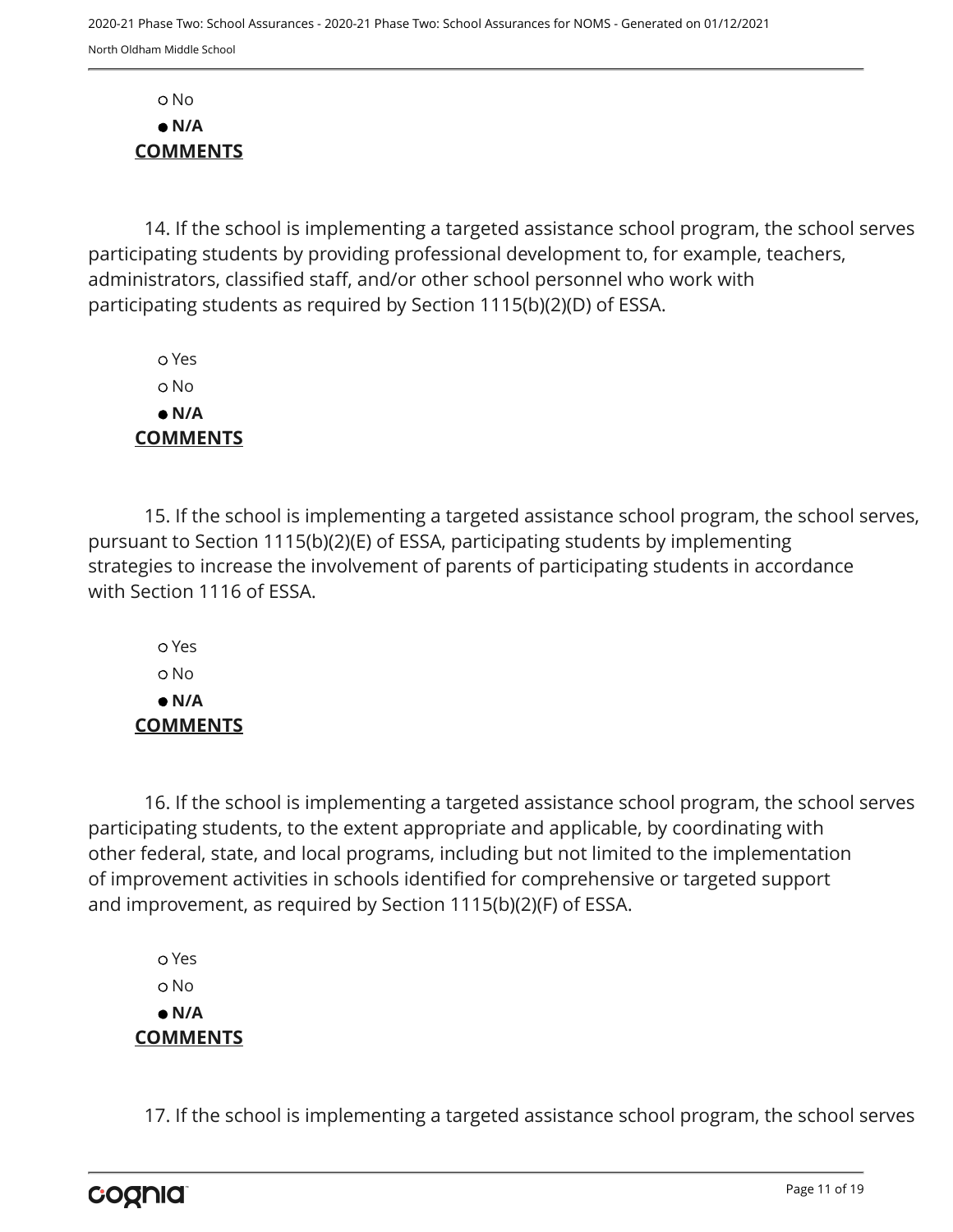participating students by reviewing the progress of participating students on an ongoing basis and revising the targeted assistance program, if necessary, to provide additional assistance to meet challenging state academic standards as required by Section 1115(b) (2)(G) of ESSA.

 Yes o No  **N/A COMMENTS**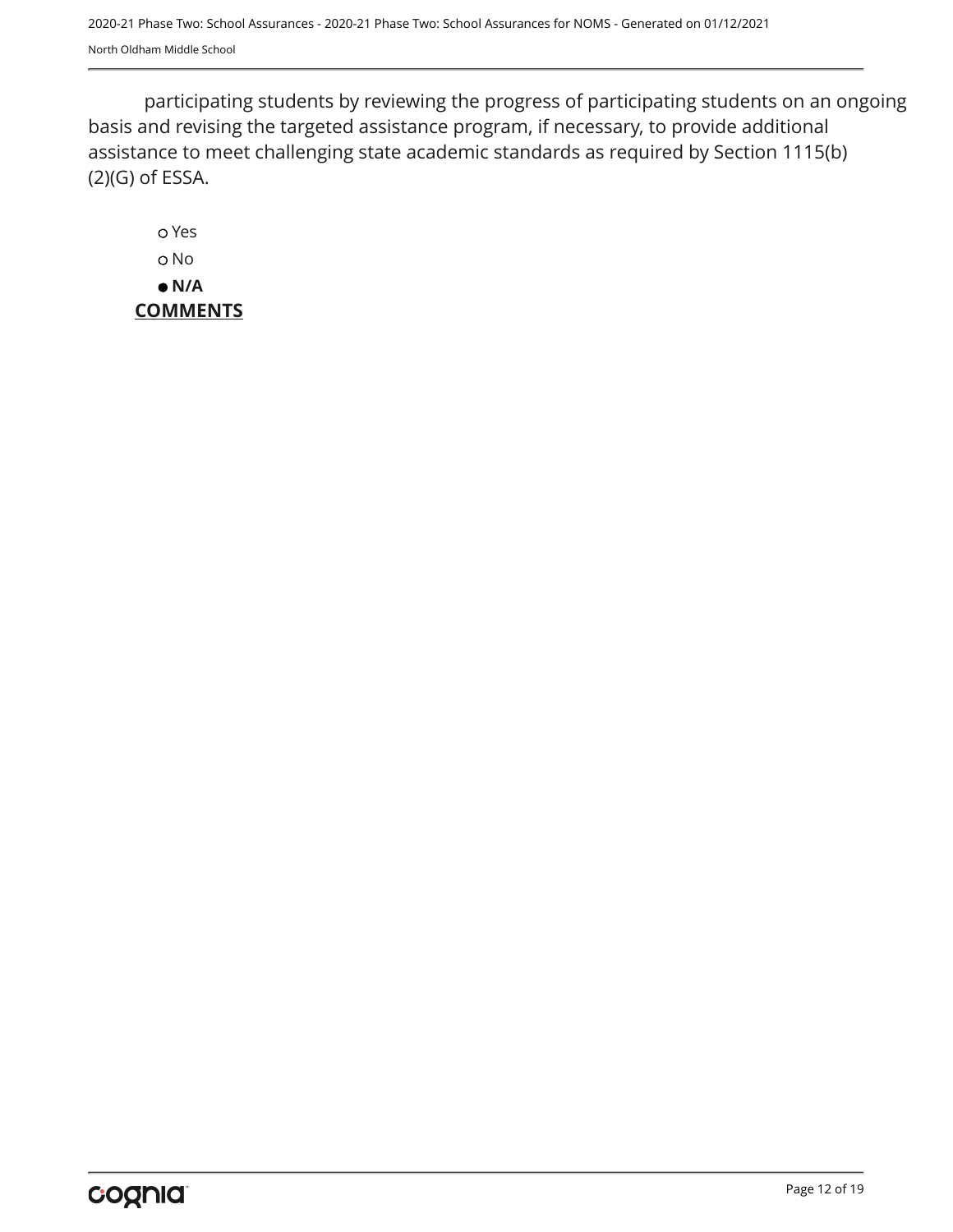## <span id="page-12-0"></span>**Schools Identified for Targeted Support and Improvement**

18. If identified for targeted support and improvement, including additional targeted support and improvement, pursuant to Section 1111(d)(2) of ESSA, the school developed and implemented a plan to improve student outcomes that, among other items, was informed by all indicators, including student performance against long-term goals; included evidence-based interventions; and, approved by local leadership. For reference, "evidence-based" is defined in ESSA Section 8101(21).

 Yes No  **N/A COMMENTS**

19. If identified for additional targeted support and improvement pursuant to Section 1111(d)(2)(C), the school developed and implemented a plan to improve student outcomes that also identified resource inequities to be addressed through implementation of such plan.

 Yes No  **N/A COMMENTS**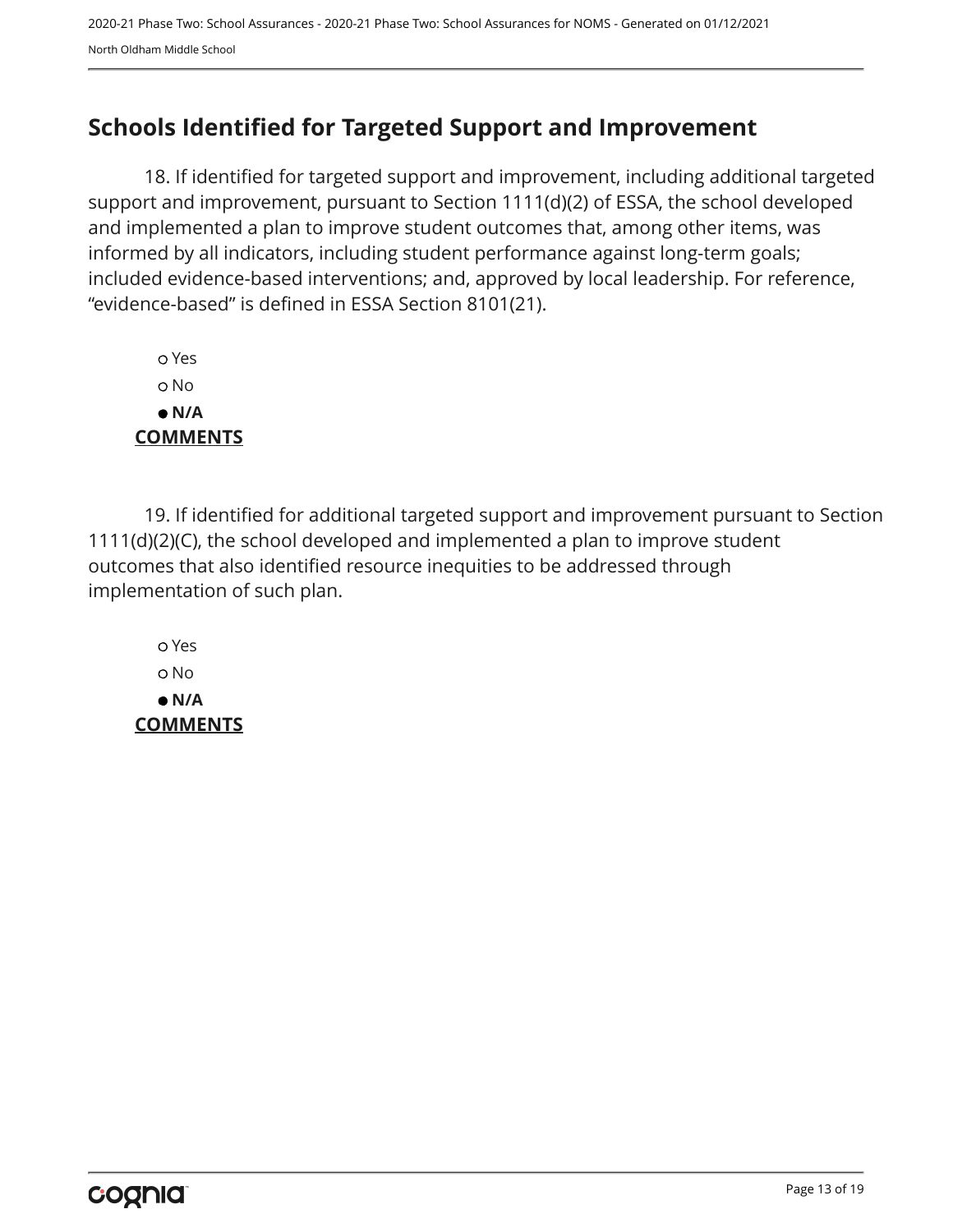## <span id="page-13-0"></span>**All School Programs**

20. The school provides professional development for staff that is in accordance with the purpose of Title II of ESSA; addresses the needs of all students; and, strives to ensure all students are college, career and transition ready as intended by Section 2103 of ESSA, which governs the local use of Title II funding.

 **Yes** No N/A **COMMENTS**

21. The school ensures that the use of federal funding, including expenditures for certified or classified positions (e.g. counselors, nurses, media specialists, etc.), is reasonable and necessary in compliance with 2 CFR 200.403 and 200.405.

 **Yes** No N/A **COMMENTS**

22. The school ensures that all teachers and paraprofessionals working in a program supported with Title I, Part A funding meet applicable state requirements as required by Section 1111(g)(2)(J) of ESSA.

 Yes No  **N/A COMMENTS**

23. The school distributes to parents and family members of participating children, or all children in a schoolwide program, a written parent and family engagement policy, which is agreed on by such parents, that describes the means for carrying out the requirements of ESSA Section 1116 (c) through (f). The school makes the policy available to the local community and updates it periodically to meet the changing needs of parents and the school. For reference, Section 1116(b) of ESSA allows existing parent and family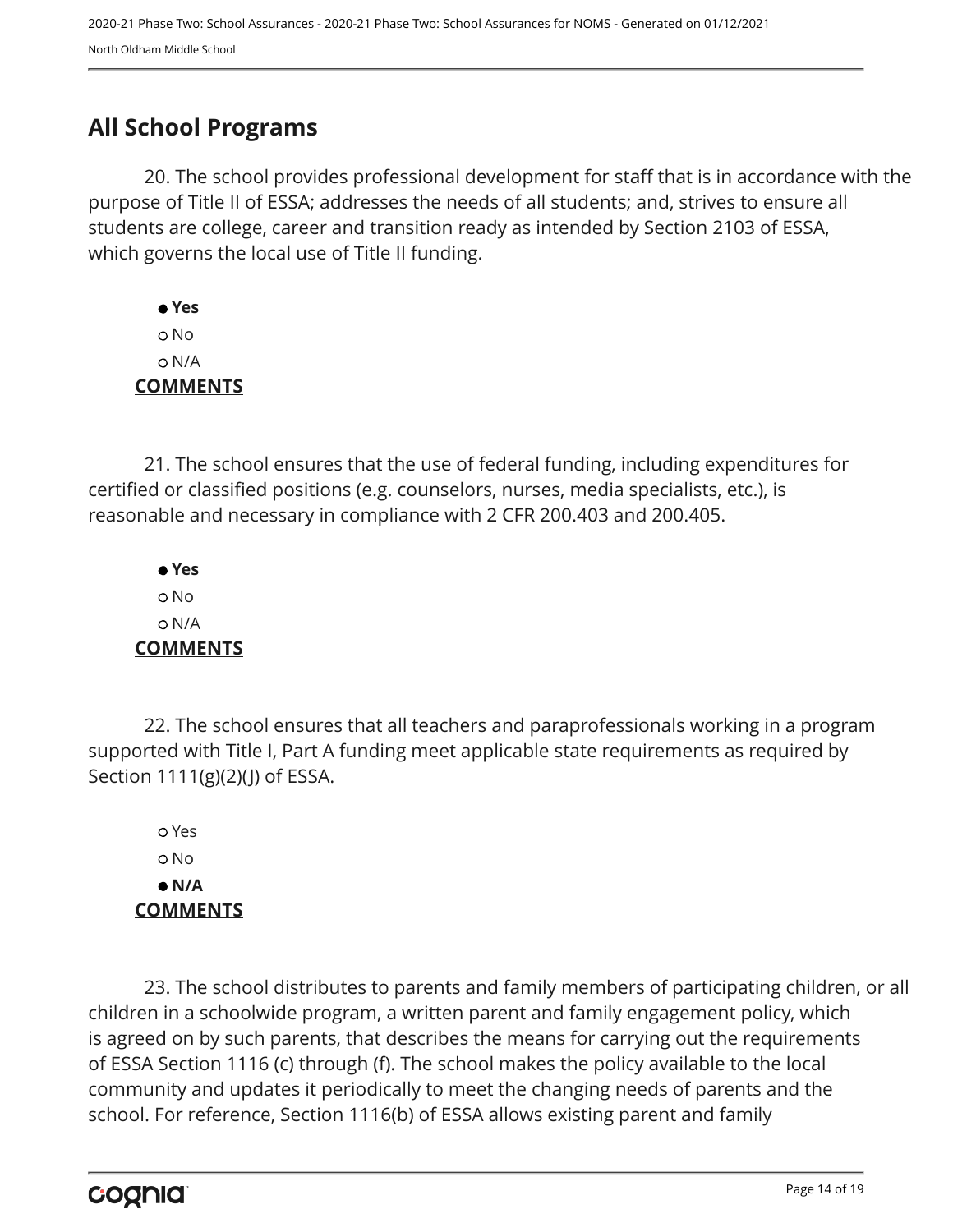2020-21 Phase Two: School Assurances - 2020-21 Phase Two: School Assurances for NOMS - Generated on 01/12/2021 North Oldham Middle School

engagement policies the school may have in place to be amended to meet the requirements under Title I, Part A.

 Yes No  **N/A COMMENTS**

24. The school convenes an annual meeting, at a convenient time, to which all parents of participating children, or all children in a schoolwide program, are invited and encouraged to attend, to inform parents of their school's participation in Title I, Part A and to explain the requirements of Title I, Part A, and the right of the parents to be involved, as required under Section 1116(c)(1).

 Yes No  **N/A COMMENTS**

25. The school offers a flexible number of meetings to parents, such as meetings in the morning or evening, and may provide, with funds provided under this part, transportation, child care, or home visits, as such services relate to parental involvement (ESSA Section 1116(c)(2).

 Yes No  **N/A COMMENTS**

26. The school involves parents, in an organized, ongoing, and timely way, in the planning, review, and improvement of programs under Title I, including the planning, review, and improvement of the school parent and family engagement policy and the joint development of the schoolwide program plan undersection 1114(b), except that if a school has in place a process for involving parents in the joint planning and design of the school's programs, the school may use that process, if such process includes an adequate representation of parents of participating children (ESSA Section 1116 (c)(3)).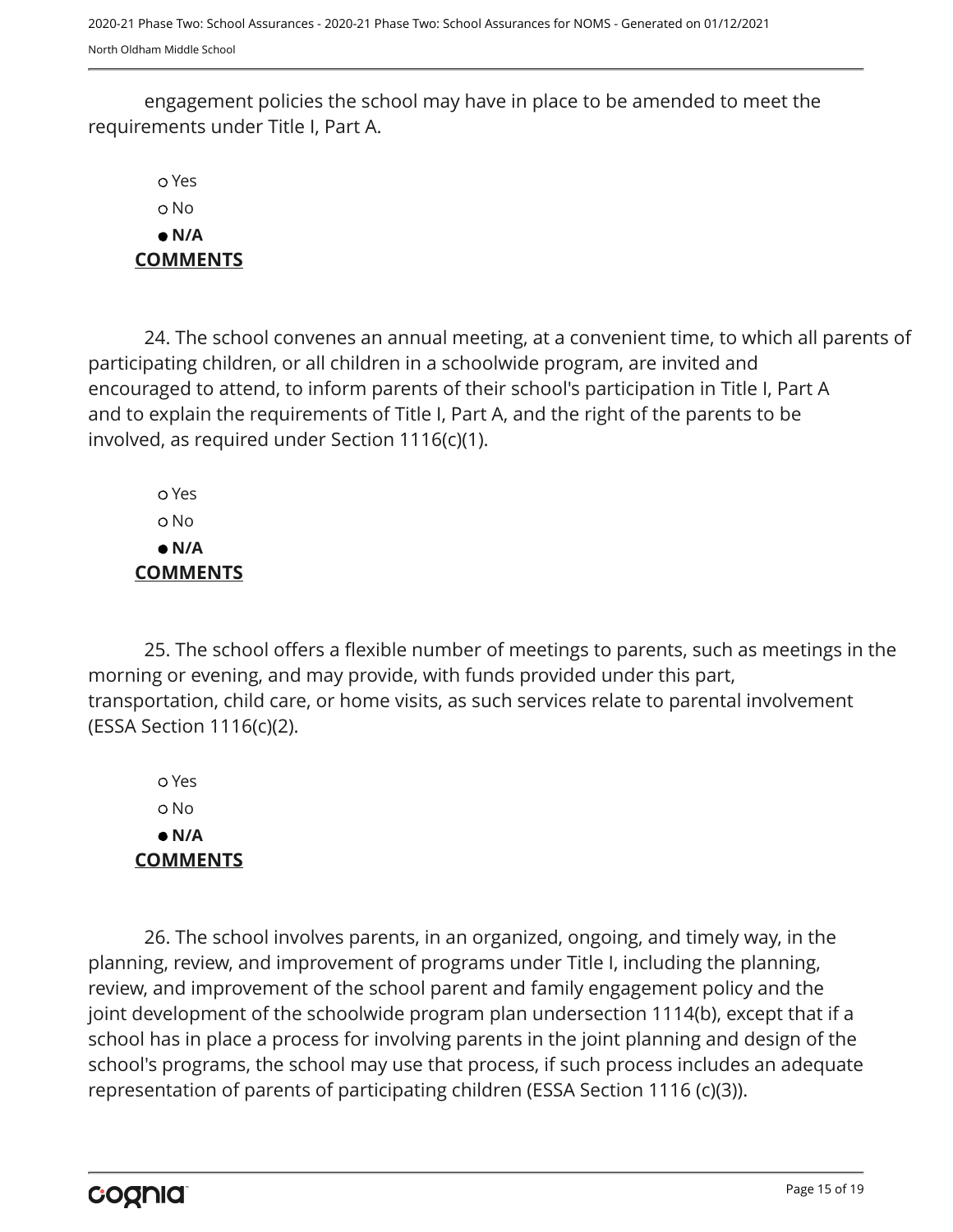Yes o No  **N/A COMMENTS**

27. The school provides parents of participating children, or all children in a schoolwide program—

A. timely information about programs under Title I;

B. a description and explanation of the curriculum in use at the school, the forms of academic assessment used to measure student progress, and the achievement levels of the challenging State academic standards; and

C. if requested by parents, opportunities for regular meetings to formulate suggestions and to participate, as appropriate, in decisions relating to the education of their children, and respond to any such suggestions as soon as practicably possible (ESSA Section 1116  $(C)(4)$ ).

 Yes o No  **N/A COMMENTS**

28. If the schoolwide program plan under section 1114(b) is not satisfactory to the parents of participating children, the school submits any parent comments on the plan when the school makes the plan available to the local educational agency.

 Yes o No  **N/A COMMENTS**

29. The school jointly develops with parents for all children served under this part a school-parent compact that outlines how parents, the entire school staff, and students will share the responsibility for improved student academic achievement and the means by which the school and parents will build and develop a partnership to help children achieve the State's high standards. The compact meets the requirements outlined in ESSA 1116(d)(1-2).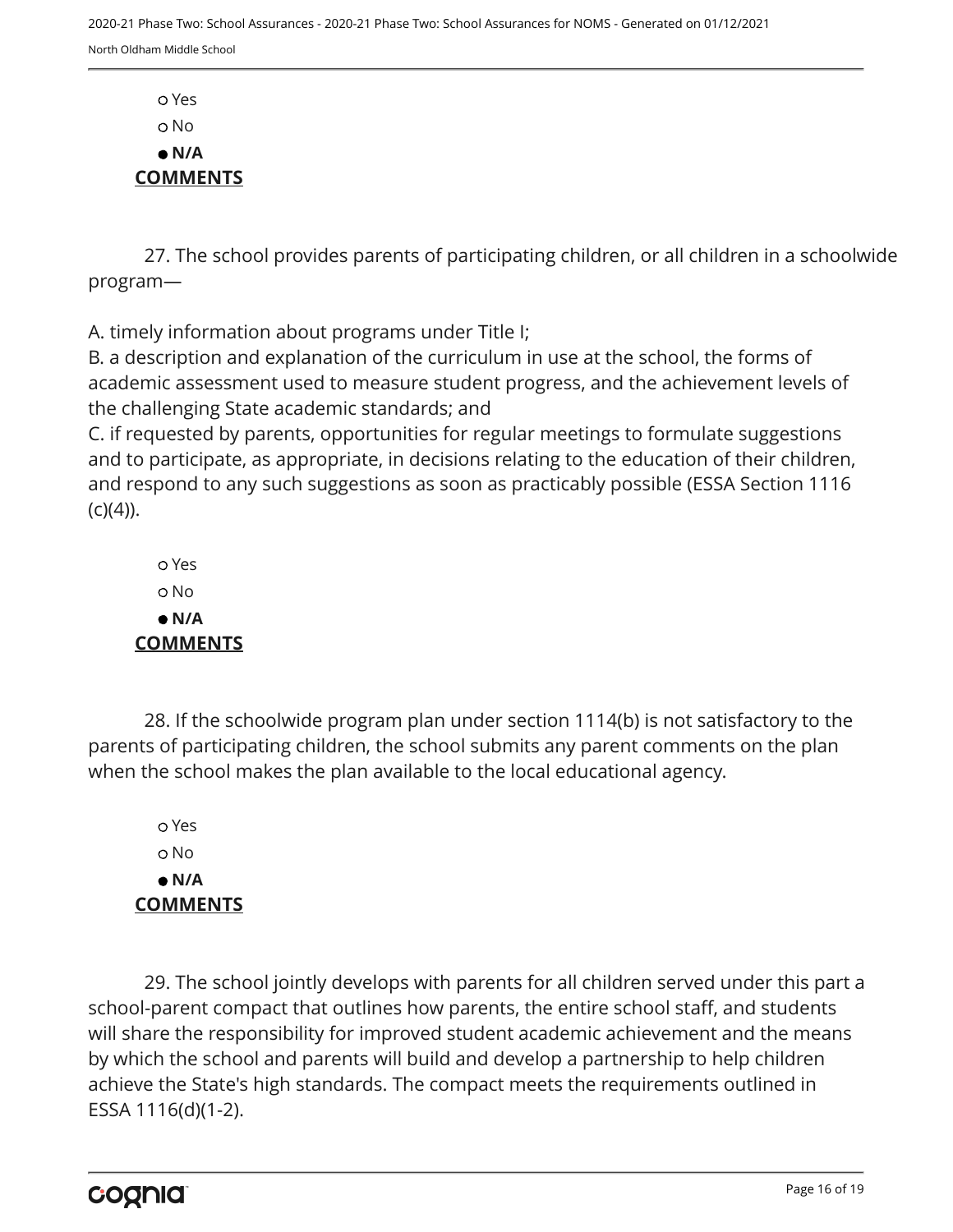Yes No  **N/A COMMENTS**

30. The school provides assistance to parents of children served by the school in understanding such topics as the challenging State academic standards, State and local academic assessments, the requirements of Title I, and how to monitor a child's progress and work with educators to improve the achievement of their children, as required by ESSA Section 1116(e)(1).

 Yes o No  **N/A COMMENTS**

31. The school provides materials and training to help parents to work with their children to improve their children's achievement, such as literacy training and using technology (including education about the harms of copyright piracy), as appropriate, to foster parental involvement, as required in ESSA Section 1116(e)(2).

 Yes No  **N/A COMMENTS**

32. The school educates teachers, specialized instructional support personnel, principals, and other school leaders, and other staff, with the assistance of parents, in the value and utility of contributions of parents, and in how to reach out to, communicate with, and work with parents as equal partners, implement and coordinate parent programs, and build ties between parents and the school, as required in ESSA Section 1116(e)(3).

 Yes o No  **N/A COMMENTS**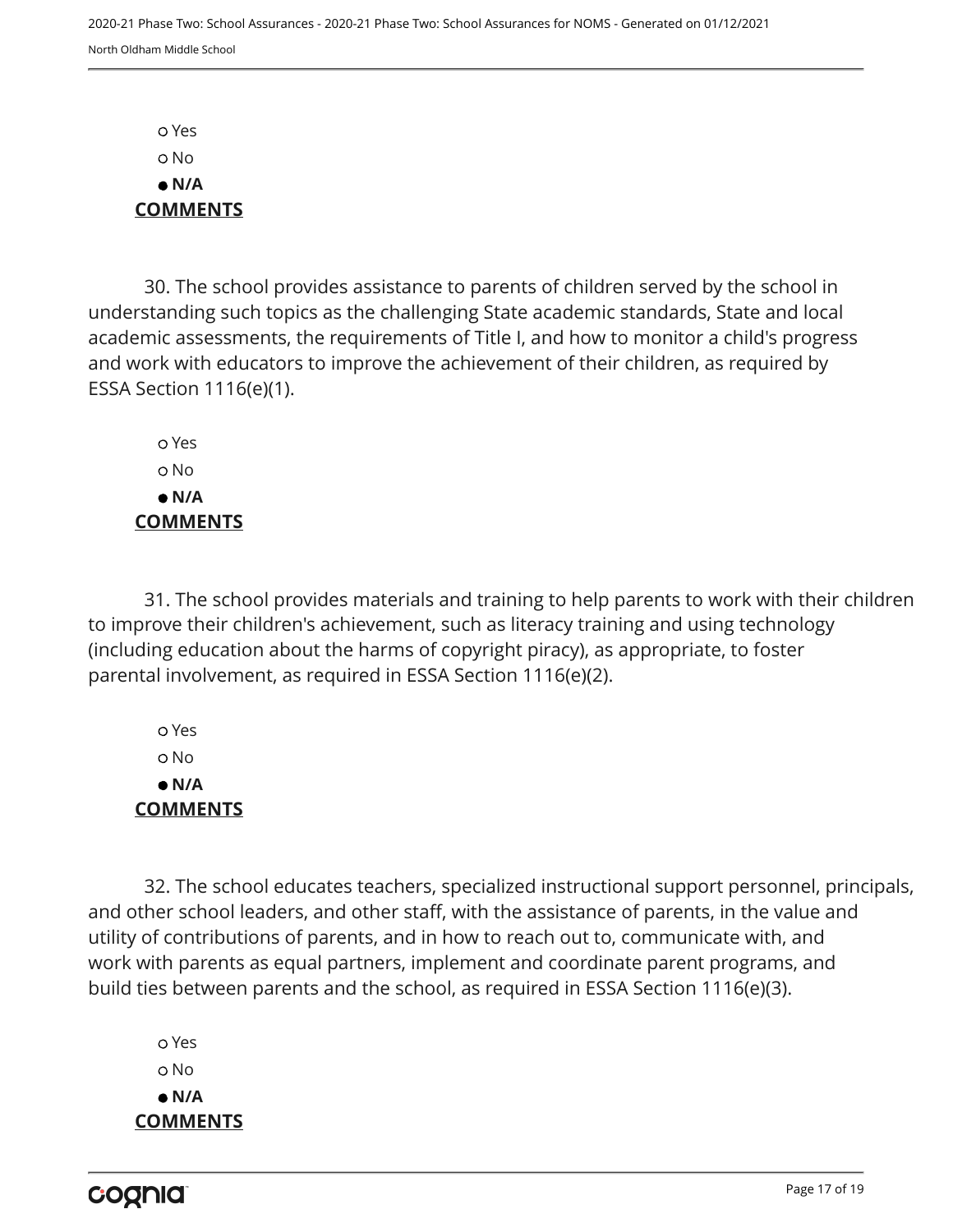33. To the extent feasible and appropriate, the school coordinates and integrates parent involvement programs and activities with other Federal, State, and local programs, including public preschool programs, and conducts other activities, such as parent resource centers, that encourage and support parents in more fully participating in the education of their children (ESSA Section 1116(e)(4)).

 Yes No  **N/A COMMENTS**

34. The school ensures that information related to school and parent programs, meetings, and other activities is sent to the parents of participating children, or all children in a schoolwide program, in a format and, to the extent practicable, in a language the parents can understand, as required in ESSA Section 1116(e)(5).

 Yes o No  **N/A COMMENTS**

35. To the extent practicable, the school provides opportunities for the informed participation of parents and family members (including parents and family members who have limited English proficiency, parents and family members with disabilities, and parents and family members of migratory children), including providing information and school reports required under section 1111 in a format and, to the extent practicable, in a language parents understand (ESSA Section 1116(f)).

 Yes No  **N/A COMMENTS**